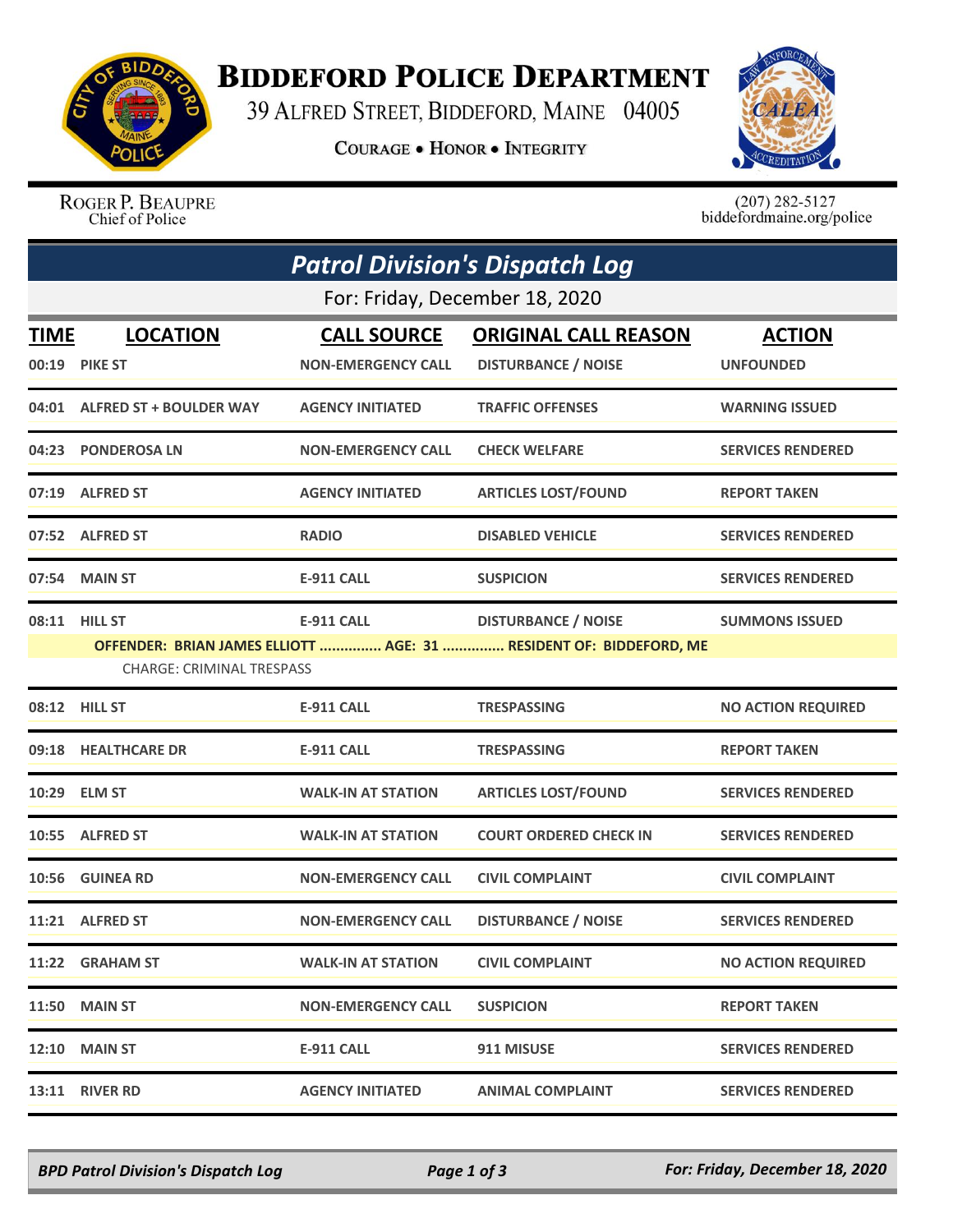| <b>TIME</b> | <b>LOCATION</b><br>13:31 SOUTH ST                                                  | <b>CALL SOURCE</b><br><b>RADIO</b> | <b>ORIGINAL CALL REASON</b><br><b>ANIMAL COMPLAINT</b>                                              | <b>ACTION</b><br><b>WARNING ISSUED</b> |
|-------------|------------------------------------------------------------------------------------|------------------------------------|-----------------------------------------------------------------------------------------------------|----------------------------------------|
|             | 13:55 ALFRED ST                                                                    | <b>AGENCY INITIATED</b>            | <b>CAR SEAT DETAIL</b>                                                                              | <b>SERVICES RENDERED</b>               |
|             | 14:09 WEST ST + HILL ST                                                            | <b>RADIO</b>                       | <b>DISABLED VEHICLE</b>                                                                             | <b>SERVICES RENDERED</b>               |
|             | 14:24 SACO FALLS WAY                                                               | <b>AGENCY INITIATED</b>            | <b>VARDA ALARM CHECK</b>                                                                            | <b>SERVICES RENDERED</b>               |
|             | 14:51 ELM ST                                                                       | <b>NON-EMERGENCY CALL</b>          | <b>CHECK WELFARE</b>                                                                                | <b>NEGATIVE CONTACT</b>                |
|             | 15:01 ALFRED ST<br>CHARGE: OUI (ALCOHOL)<br>CHARGE: VIOLATING CONDITION OF RELEASE | <b>AGENCY INITIATED</b>            | <b>OPERATING UNDER INFLUENCE</b><br>OFFENDER: JASON TEAGUE CALLAHAN  AGE: 29  RESIDENT OF: SACO, ME | <b>ARREST(S) MADE</b>                  |
|             | 15:06 SULLIVAN ST<br><b>CHARGE: ASSAULT</b>                                        | <b>WALK-IN AT STATION</b>          | <b>ASSAULT</b><br>OFFENDER: STEVE OMER STONE  AGE: 67  RESIDENT OF: BIDDEFORD, ME                   | <b>SUMMONS ISSUED</b>                  |
|             | 15:50 WINDSOR LN                                                                   | <b>NON-EMERGENCY CALL</b>          | <b>PARKING COMPLAINT</b>                                                                            | <b>SERVICES RENDERED</b>               |
|             | 16:07 MAIN ST + ELM ST                                                             | <b>NON-EMERGENCY CALL</b>          | <b>DISABLED VEHICLE</b>                                                                             | <b>SERVICES RENDERED</b>               |
|             | 16:18 MAY ST                                                                       | <b>NON-EMERGENCY CALL</b>          | <b>VIOL OF BAIL CONDITIONS</b>                                                                      | <b>UNFOUNDED</b>                       |
|             | 16:48 PROSPECT ST                                                                  | <b>NON-EMERGENCY CALL</b>          | <b>ARTICLES LOST/FOUND</b>                                                                          | <b>DISPATCH HANDLED</b>                |
|             | 17:02 PATRIOT DR                                                                   | <b>NON-EMERGENCY CALL</b>          | <b>CRIM THREAT / TERRORIZING</b>                                                                    | <b>UNFOUNDED</b>                       |
|             | 17:23 ALFRED ST + EDWARDS AVE                                                      | <b>AGENCY INITIATED</b>            | <b>TRAFFIC OFFENSES</b>                                                                             | <b>WARNING ISSUED</b>                  |
|             | 17:39 BRADBURY ST                                                                  | <b>NON-EMERGENCY CALL</b>          | <b>PARKING COMPLAINT</b>                                                                            | <b>SERVICES RENDERED</b>               |
| 18:46       | <b>SMITHFIELD MDWS</b>                                                             | <b>E-911 CALL</b>                  | 911 MISUSE                                                                                          | <b>DISPATCH HANDLED</b>                |
|             | 19:32 ELM ST<br><b>CHARGE: CRIMINAL TRESPASS</b>                                   | <b>AGENCY INITIATED</b>            | <b>OUT FOR FOLLOW UP</b><br>OFFENDER: RYAN MICHAEL RICHARDS  AGE: 30  RESIDENT OF: GRAY, ME         | <b>SUMMONS ISSUED</b>                  |
|             | 20:24 ALFRED ST                                                                    | <b>NON-EMERGENCY CALL</b>          | <b>COURT ORDERED CHECK IN</b>                                                                       | <b>DISPATCH HANDLED</b>                |
| 21:09       | <b>MASON ST</b>                                                                    | <b>E-911 CALL</b>                  | TRESPASSING                                                                                         | <b>GONE ON ARRIVAL</b>                 |
|             | 21:23 CLEAVES ST                                                                   | <b>NON-EMERGENCY CALL</b>          | <b>DISTURBANCE / NOISE</b>                                                                          | <b>WARNING ISSUED</b>                  |
|             | 21:26 MAIN ST + WASHINGTON ST                                                      | <b>E-911 CALL</b>                  | <b>DISTURBANCE / NOISE</b>                                                                          | <b>WARNING ISSUED</b>                  |
|             | 21:48 OLD POOL RD                                                                  | <b>NON-EMERGENCY CALL</b>          | 911 MISUSE                                                                                          | <b>DISPATCH HANDLED</b>                |